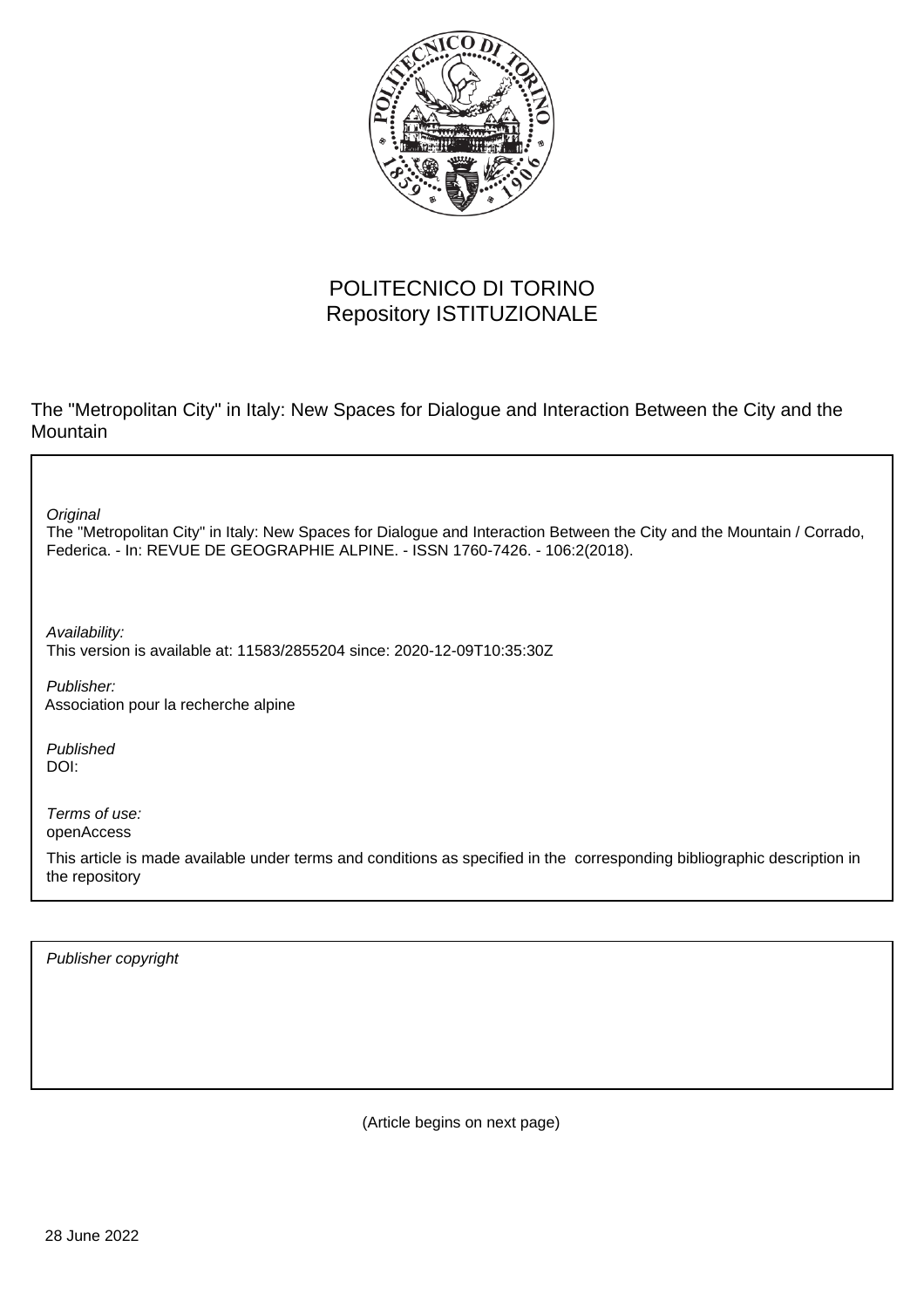

### **Journal of Alpine Research | Revue de géographie alpine**

**106-2 | 2018** Métropoles alpines. Vers une nouvelle alliance entre villes et montagnes ?

# The "Metropolitan City" in Italy: New Spaces for Dialogue and Interaction Between the City and the Mountain

Federica Corrado and Erwin Durbiano



#### Electronic version

URL:<http://journals.openedition.org/rga/4275> DOI: 10.4000/rga.4275 ISSN: 1760-7426

#### Publisher

Association pour la diffusion de la recherche alpine

#### Electronic reference

Federica Corrado and Erwin Durbiano, « The "Metropolitan City" in Italy: New Spaces for Dialogue and Interaction Between the City and the Mountain », *Journal of Alpine Research | Revue de géographie alpine* [Online], 106-2 | 2018, Online since 12 August 2018, connection on 20 April 2019. URL : http:// journals.openedition.org/rga/4275 ; DOI : 10.4000/rga.4275

This text was automatically generated on 20 April 2019.



*La Revue de Géographie Alpine* est mise à disposition selon les termes de la [licence Creative Commons](http://creativecommons.org/licenses/by-nc-nd/4.0/) [Attribution - Pas d'Utilisation Commerciale - Pas de Modi](http://creativecommons.org/licenses/by-nc-nd/4.0/)fication 4.0 International.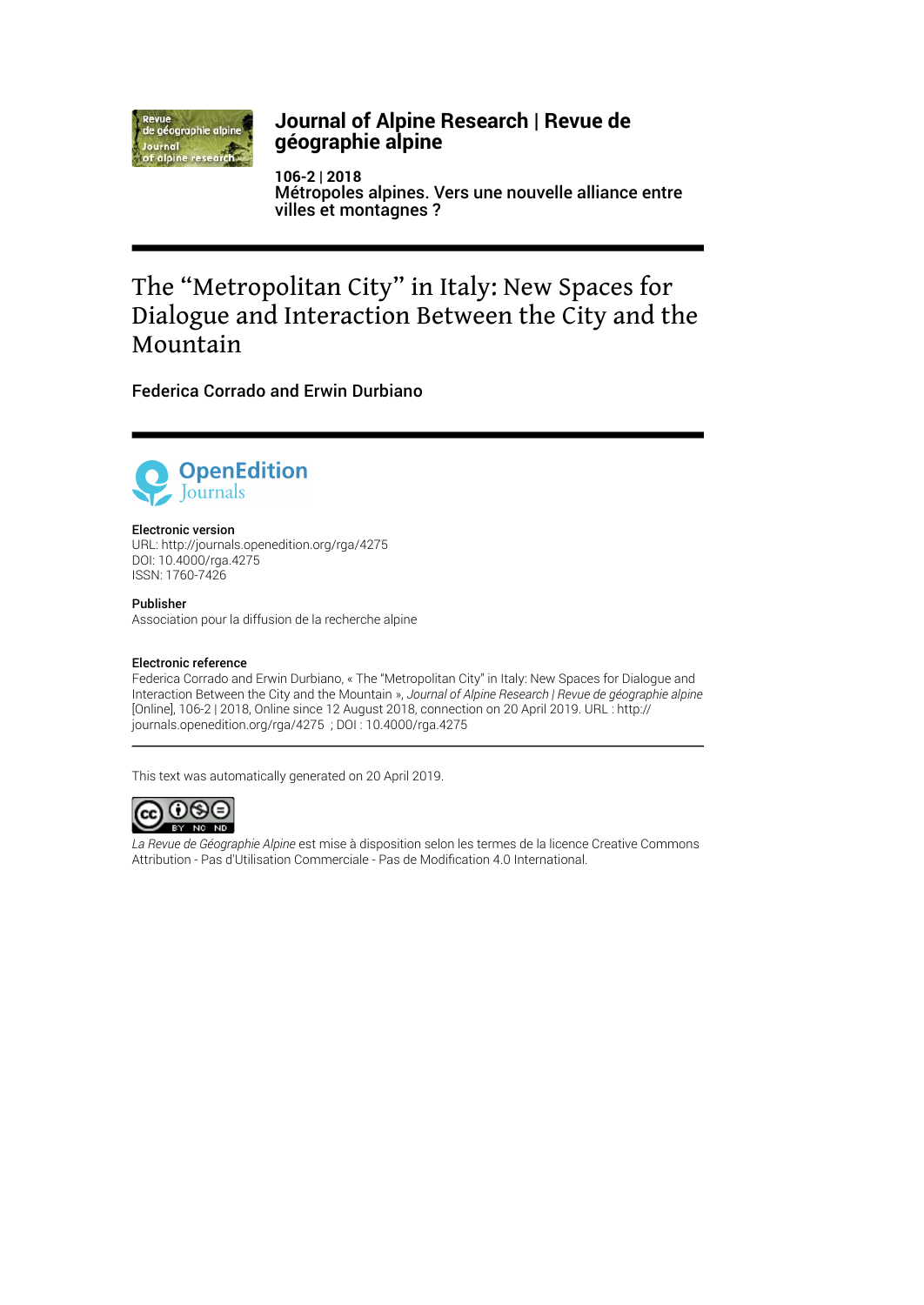# The "Metropolitan City" in Italy: New Spaces for Dialogue and Interaction Between the City and the Mountain

Federica Corrado and Erwin Durbiano

# AUTHOR'S NOTE

This article is the result of reflections shared by the two authors. The chapters may be attributed as follows: Federica Corrado, chapters 1, 2, 4, 5; Erwin Durbiano, chapter 3.

*This work has been supported by LABEX ITEM ANR-10-LABX-50-01*

# The city-mountain interaction in the pan-Alpine document framework

1 The Declaration "Population and culture" – signed in 2006 by the Alpine states as a document in support of the principles of the Alpine Convention concerning certain specific topics – calls for attention to the role of Alpine townships as "centres for intertown social, cultural, and economic services" (Declaration "Population and culture, Chapter V), able to guarantee suitable living conditions within the Alpine area. This implies: on one hand, a decrease in marginality by means of policies dedicated to service maintenance and the attraction of people and businesses, in order to guarantee human presence even in mountain areas that are not easily accessible; on the other hand, the declaration encourages the strengthening of a relationship between cities, Alpine, and extra-Alpine territories that shall not follow a logic of dominance/dependence – often still existing – but a system of mutual exchange and social/cooperative equality policies.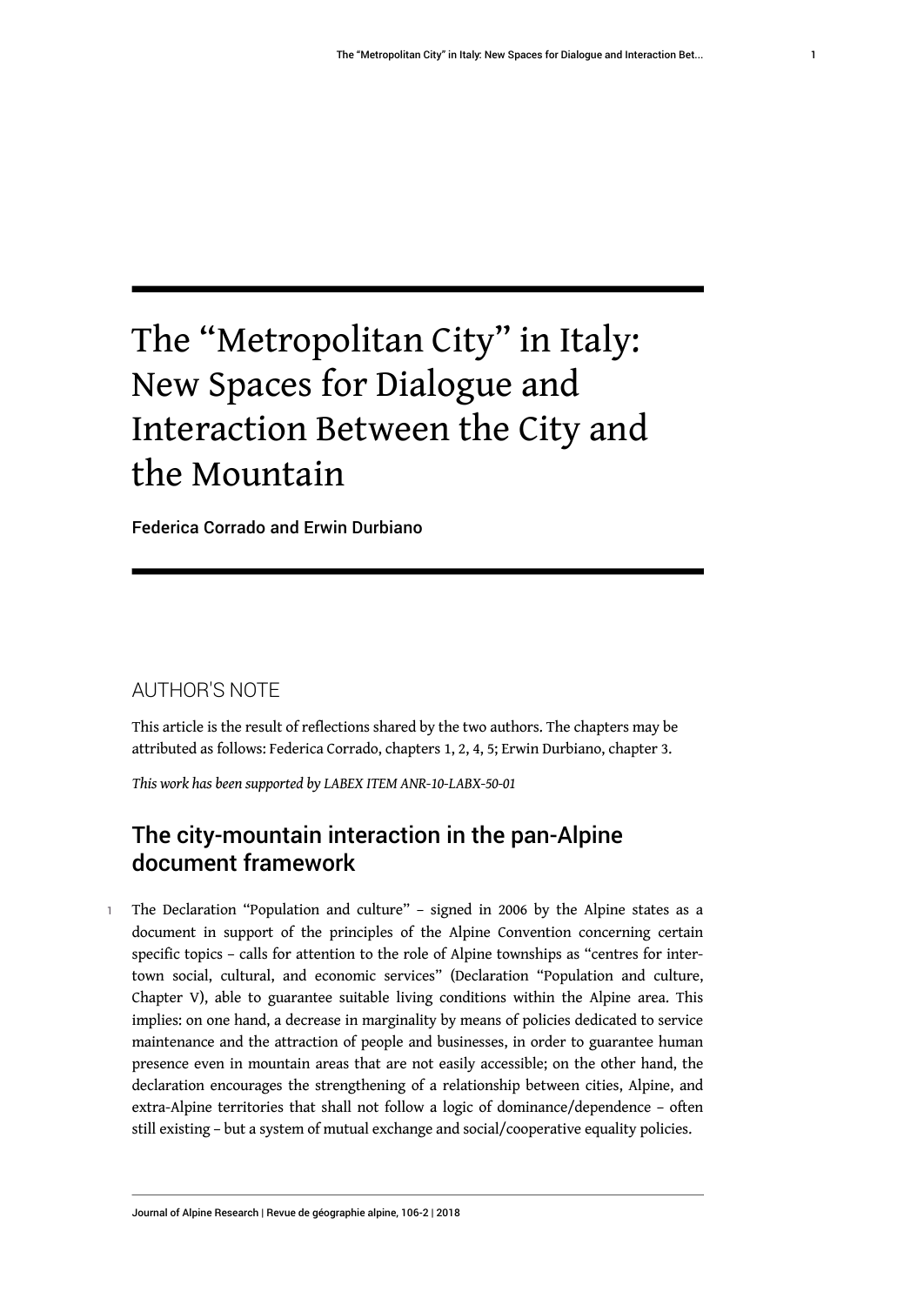- 2 Therefore, the pillars of the envisaged territorial policies for cohesion and cooperation are the establishment of a solid presence in the area, and the creation of a virtuous citymountain network. A metropolitan-mountain governance and specific, communitycentred tools are thus required, in order to operate within the twists and turns of strategic local development planning and economic planning, and targeted towards giving value to local responsibility and skills.
- 3 In this path, the EU Alpine Macroregional Strategy (EUSALP) may be a crucial driving force, if it is interpreted correctly. It is indeed an agreement with the aim to coordinate different policies and provide the Alpine territory with a sustainable environment, an optimal economic and social development, and a position to offer an added value to both EU initiatives and initiatives at other levels. The three pillars of the resolution are the following:
	- to ensure sustainable growth and promote employment, competitiveness, and innovation, by consolidating and diversifying the specific economic activities, with the aim to strengthen mutual solidarity between the mountain and urban areas, as well as territories supplying amenities and those using them. This entails underwriting a fair and square "solidarity agreement" between the city and mountain area, as described in detail in the Grenoble resolution, which represents an added value to the strategy;
	- to promote a local development focused on environmentally friendly mobility: the development of services, transportation, and policies related to communication infrastructures;
	- to promote sustainable energy, natural resource, and cultural resource management; protect the environment and preserve biodiversity in natural areas.
- 4 The resolution thus is the crossway linking the city and mountain by means of a responsible alliance between urban and Alpines societies.

### A proposal to (re)define city-mountain relationships

- 5 Currently the mountain area leads a period of new dynamism, in which the connection with the urban environment has an important role in terms of cultural redesign of values, physical and functional connections with the local areas, and creation of urban-mountain networks. We are witnessing a mountain system comprising experimentation and excellence, but even rupture and depopulation perspectives, in which the city and mountain are no longer simply the borders of an *entre-deux* ("between two", Bourdeau 2015) relationship, and growingly a part of a "pluralized" territory which is rather the composition of elements making up a heterogeneous mixture of aspects, each with a role in the positioning and structure of such composition (Beauregard, 2012).
- 6 To build projects and policies at a metropolitan level today certainly represents a challenge that involves looking beyond one's area of jurisdiction, to work to the benefit of a wider scope.
- 7 This paper which strongly references a research study on the topic (Dematteis, Corrado, Di Gioia, and Durbiano, 2017) – aims to look more in depth at the matter of a new metropolitan-mountain configuration, and the local planning tools to construct the related vision. To this end, the paper – taking into consideration the current direction of Metropolitan Cities, the newborn institutions established as an intermediate level in local governance – considers the "Statuto Metropolitano" (a sort of Metropolitan City Charter),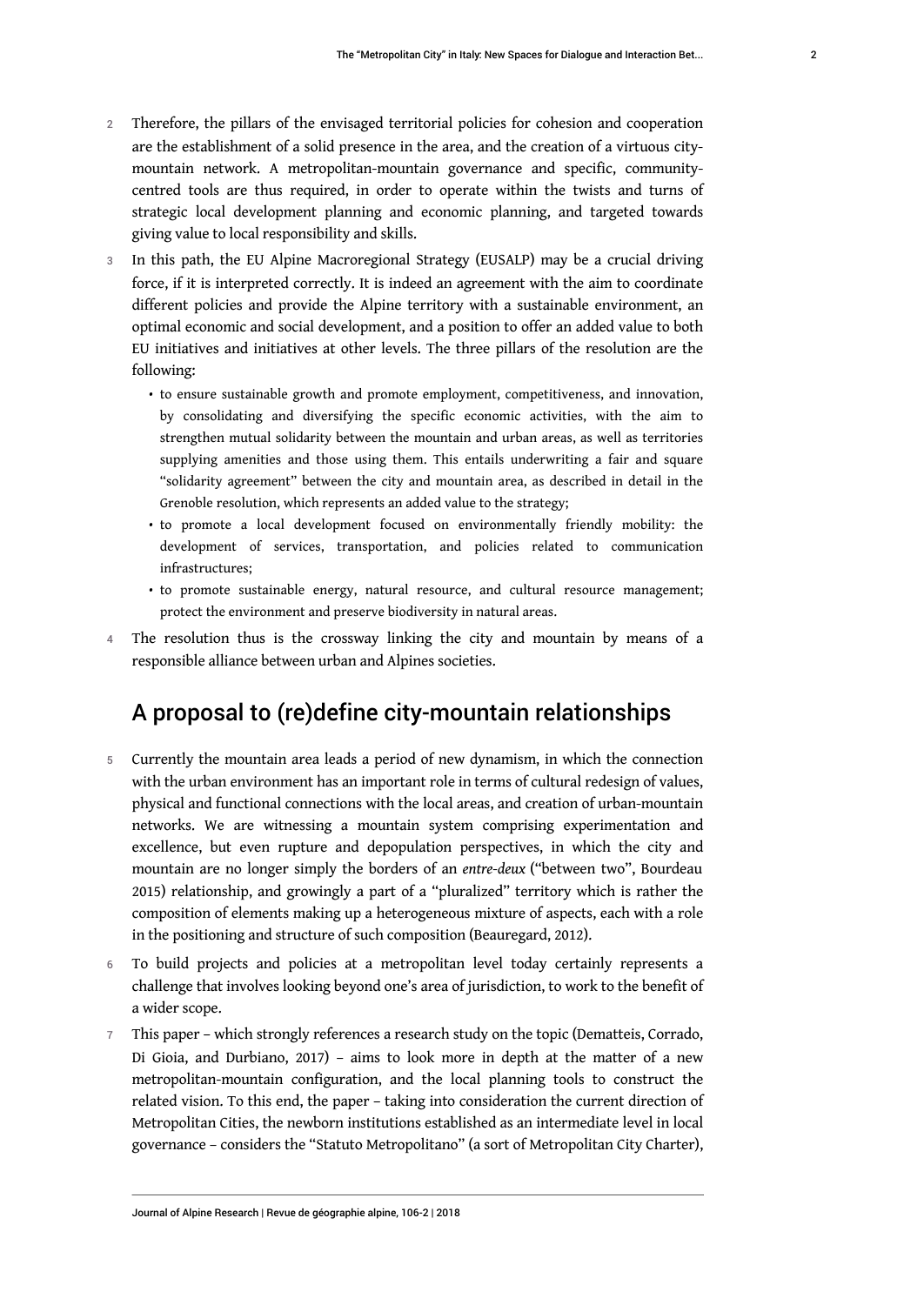namely the implementation of strategic planning in support of metropolitan (thus even metropolitan-mountain) governance, as a crucial element. Upon referring to such framework, the paper hereby presents the methodology and results related to a dissection of strategic plans that have, in the past, described and "designed" the urbanmountain relationship in practice. The results of such dissection have helped to focus on some of the theme-based core subjects that may be interpreted as a form of agenda concerning local matters, in support of local strategies conveyed towards a balance of the related components and, where possible, the recognition of an added value to the area that may emerge from the new configurations.

# The Metropolitan City, a recent institutional body in national legislation

- 8 The "Metropolitan City" is a recent institutional body that was introduced in Italian legislation for the first time in 1990 (Law n° 142 concerning the judicial system of independent areas), with specific reference to the institutional procedure and organizational rules of the metropolitan areas and metropolitan cities. Over 10 years later, the Metropolitan City was recognized in the Italian Constitution as an independent entity.
- 9 The new Metropolitan Cities were officially born in 2014, following the approval of Law n° 56 "Disposizioni sulle città metropolitane, sulle province, sulle unioni e fusioni di comuni" (referring to provisions concerning metropolitan cities, provinces, and unions/ fusions between townships). Metropolitan Cities are defined as wide-scale local entities, with the following institutional purposes: "catering for the strategic development of the metropolitan area; promotion and integrated management of services, infrastructures, and communication networks benefiting the metropolitan cities; catering for the relations concerning areas of the same institutional level, including European metropolitan areas"[1](#page-11-0) . The provisions also stated that the Metropolitan City area should correspond to the homonymous province. The legal document of reference would be the Metropolitan City charter.
- <span id="page-4-0"></span>10 The occasion to redefine the relationship between municipalities (the basic town administration body in Italy) and a new large-scale institutional body has been embedded and expressed in the newly formed Metropolitan Cities, with the related adjustments depending on the specific characteristics of the areas governed. We may highlight certain common elements involved in the setup of mountain areas and their relationship with cities as follows:
	- the recognition of area-specific characteristics: considerable attention is given to recognizing the mountain as an element with its unique structural diversity, therefore institutions must – above all – dampen the unfavourable, marginal conditions with a guarantee of equal rights for its residents;
	- management of the relationships between mountain areas and the metropolitan structure is distinguished by the potential to affect future organizational configurations by means of the possible activation of decentralized services provided by the new entity, and likewise for institutions in the mountain area to exercise metropolitan city functions;
	- certain management fields involving the entire metropolitan area may become the subject of a discussion directed towards acting on the mountain-city relationship; these include, in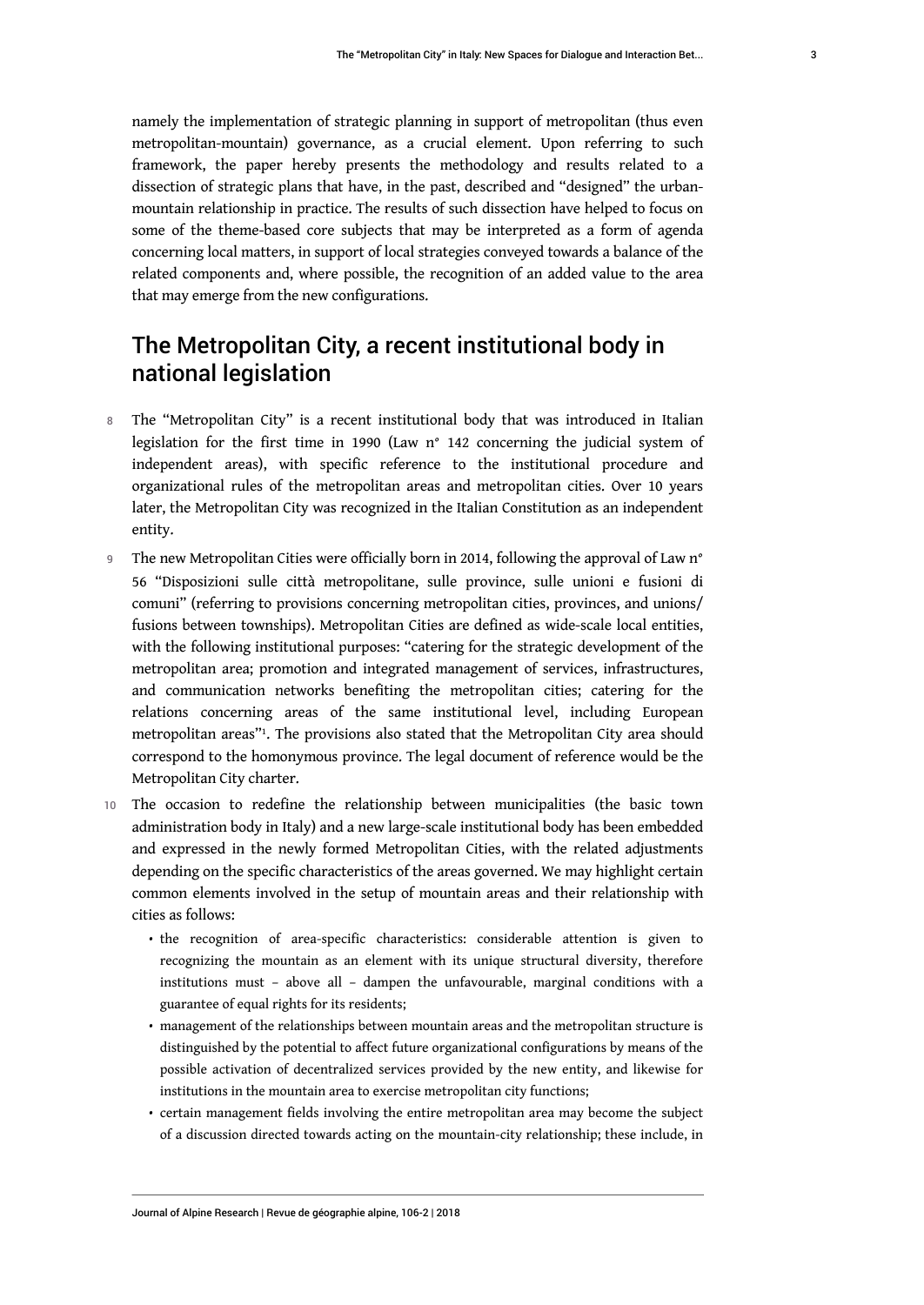particular, fields related to transportation and water management, which are strategic resources for the mountain area and the mutual exchange with the city.

11 It is in any case worth noticing a significant and critical aspect for the governance and management of mountain areas within the aforementioned law: institutional representation and the recognition of independent policies. Law n° 56/14 has defined – among the numerous changes introduced in terms of the setup of local administrations – the method to be used in the election of representatives of the Metropolitan City seconddegree administration body. The criteria and philosophy previously adopted in the relationship between large townships and smaller towns – in terms of representation and as an expression of the variety of situations included in the metropolitan area – have been crucial in defining the archetypical relationship between the city and mountain areas, with the latter being a clear minority. The election of current town mayors or councillors as Metropolitan City councillors is thus based upon weighted voting depending on the total population and other demographics of the towns governed.

# The Strategic Plan, a planning tool for urban-mountain areas

- 12 Keeping in mind the aforementioned institutional framework, we shall now examine the "strategic plan" defined, indeed, in the Metropolitan City charter, as the necessary planning tool to build a vision of the territory that may be a point of reference for largescale development choices. The tool facilitates a process of local knowledge acquisition, the creation of future scenarios, and a collective dimension; it stimulates the birth of local networks to which territorial identities and forms of active citizenship cling to for the definition of a new concept of local entity.
- 13 The tool has been implemented in only few examples of Metropolitan Cities. Therefore, we have deemed it necessary to investigate a wide range of situations in which forms of strategic planning for the systemization of city-mountain relationships has been have been adopted; we have considered plans resulting from inputs to local governance different to the one in concern, but that may in any case serve as an indication of the method, process, and contents of a strategic plan based on exchange between urban and mountain areas.
- 14 Following a general survey, we have identified two categories of initiatives to analyse: the first category includes plans which have the common thread of a strategy research path explicitly connecting urbanism – generally related to a certain social class – to the rest of the metropolitan territory (mainly the rural-mountain area); the second category includes plans involving implicit relationships between the mountain and city areas, also in combination with other planning tools.
- 15 We condensed the analysis of the first category of plans to three significant cases: 1) the "Piano Strategico della città e del territorio di Cuneo 2020", a strategic plan for the city and area of Cuneo towards 2020; 2) the "Piano Strategico territoriale della Provincia di Belluno", a strategic plan for the Belluno area; 3) the Piano Strategico Metropolitano di Bologna 2020, a strategic plan for the metropolitan city of Bologna towards 2020. The different experiences have been analysed by using an investigation framework focused on three matters: a) *characteristics*, namely the skills-based aspects of the projects; b) *actors and networks*, with a specification of the different roles; c) *contents and management*,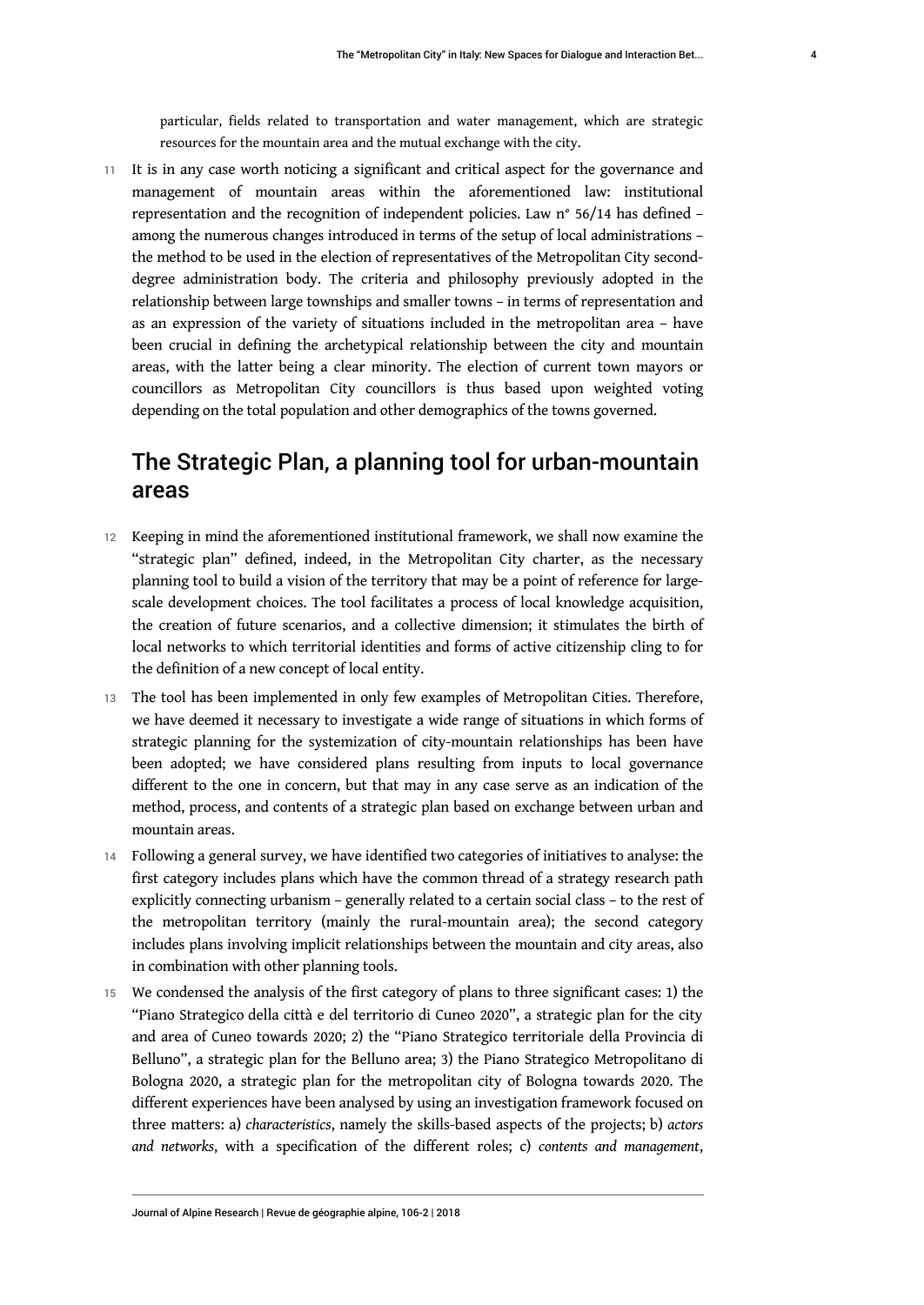through which we have highlighted the vision of the mountain-city relationship within the plans, and the method chosen to manage the latter.

| Piano Strategico della città e del territorio - Cuneo 2020                                                                                                                                                                                                                                                                                                                        |                                                                                                                                                                                                                                                                                                                                                                                                                                                                                           |  |  |  |
|-----------------------------------------------------------------------------------------------------------------------------------------------------------------------------------------------------------------------------------------------------------------------------------------------------------------------------------------------------------------------------------|-------------------------------------------------------------------------------------------------------------------------------------------------------------------------------------------------------------------------------------------------------------------------------------------------------------------------------------------------------------------------------------------------------------------------------------------------------------------------------------------|--|--|--|
| CHARACTERISTICS                                                                                                                                                                                                                                                                                                                                                                   |                                                                                                                                                                                                                                                                                                                                                                                                                                                                                           |  |  |  |
| Plan objective                                                                                                                                                                                                                                                                                                                                                                    | The general objective is to build a vision of the future which shall be<br>shared and agreed upon by all actors involved, and counting on the<br>innovation ability of the local community                                                                                                                                                                                                                                                                                                |  |  |  |
|                                                                                                                                                                                                                                                                                                                                                                                   | Cuneo and the 54 townships of the Sistema Locale del Lavoro ("local work<br>network")                                                                                                                                                                                                                                                                                                                                                                                                     |  |  |  |
| Area of the plan                                                                                                                                                                                                                                                                                                                                                                  | "No city is isolated from the area in which it is located, no city is self-<br>sufficient, and its decisions - including but not limited to urbanism -<br>always have minor or major repercussions external to it. That which is<br>applicable to a metropolis is also applicable a medium-small sized town<br>like Cuneo, and even more so if it is located in the foothills of 6 mountain<br>valleys that crown it and depend on it, not only in its capacity as<br>provincial capital" |  |  |  |
| Period<br>οf<br>implementation                                                                                                                                                                                                                                                                                                                                                    | 2003-2006                                                                                                                                                                                                                                                                                                                                                                                                                                                                                 |  |  |  |
| <b>ACTORS AND NETWORKS</b>                                                                                                                                                                                                                                                                                                                                                        |                                                                                                                                                                                                                                                                                                                                                                                                                                                                                           |  |  |  |
| Promoting entity                                                                                                                                                                                                                                                                                                                                                                  | City of Cuneo                                                                                                                                                                                                                                                                                                                                                                                                                                                                             |  |  |  |
| Partner entities                                                                                                                                                                                                                                                                                                                                                                  | Administration bodies of the towns involved, trade association<br>representatives, social/cultural organizations, banks, chambers of<br>commerce, non-profit sector                                                                                                                                                                                                                                                                                                                       |  |  |  |
| Transversal<br>relationships<br>created                                                                                                                                                                                                                                                                                                                                           | A bottom-up design process has been launched, involving the following<br>phases: a) recording the demands of residents by means of interviews; b)<br>seminars and debates open to the public; c) area-wide investigations; d)<br>project design in roundtables and workgroups                                                                                                                                                                                                             |  |  |  |
| CONTENTS AND MANAGEMENT                                                                                                                                                                                                                                                                                                                                                           |                                                                                                                                                                                                                                                                                                                                                                                                                                                                                           |  |  |  |
| οf<br>the<br>Vision<br>mountain area                                                                                                                                                                                                                                                                                                                                              | The mountain viewed no longer as the city's playground, and with<br>depopulation, ageing population, and lack of services though with hints of<br>a newfound vitality                                                                                                                                                                                                                                                                                                                     |  |  |  |
| • Need to create a network: the mountain area may be a place for new<br>tourism opportunities, in parallel with the urban reality<br>• Reverse the trend of a mere functional dependence between Cuneo<br>City-mountain<br>design connections<br>and its mountains<br>• Support to cooperation networks with French regions<br>· Increase of online services and public home care |                                                                                                                                                                                                                                                                                                                                                                                                                                                                                           |  |  |  |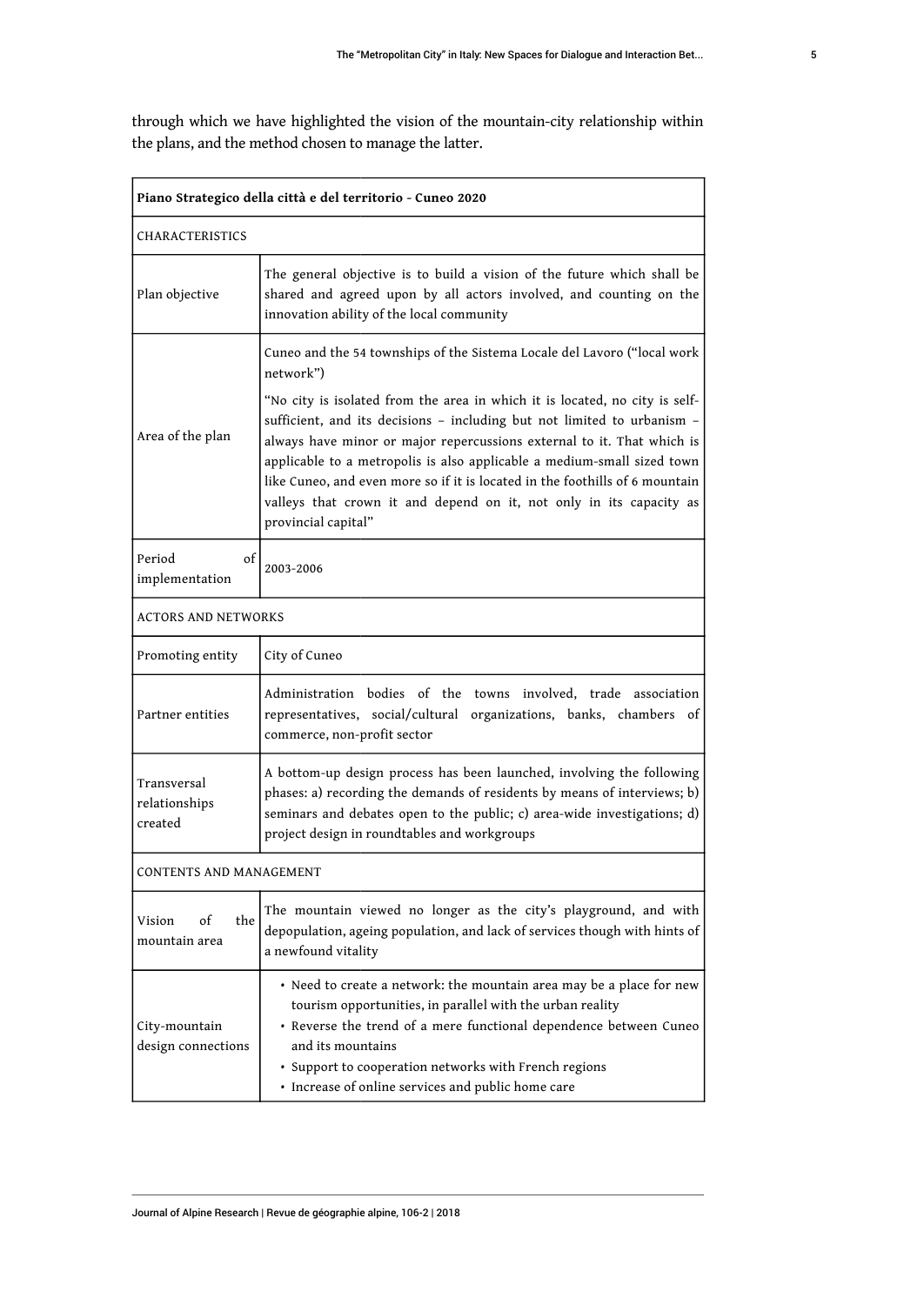| Management<br>and<br>implementation of<br>the Plan       | · Establishment of an organization involving the strategic actuators of<br>the plan, which will lead and perform its creation and<br>implementation, link governance processes, and carry out its<br>supervision and assessment<br>· Establishment of a development agency, as the operational<br>department of the plan, working in cooperation with institutions                                                                                      |  |  |  |
|----------------------------------------------------------|---------------------------------------------------------------------------------------------------------------------------------------------------------------------------------------------------------------------------------------------------------------------------------------------------------------------------------------------------------------------------------------------------------------------------------------------------------|--|--|--|
| Piano Strategico Territoriale della Provincia di Belluno |                                                                                                                                                                                                                                                                                                                                                                                                                                                         |  |  |  |
| CHARACTERISTICS                                          |                                                                                                                                                                                                                                                                                                                                                                                                                                                         |  |  |  |
| Plan objective                                           | The general objective was to create a plan that could become a virtual<br>"space" in which to move, with the idea of common good at the basis of<br>its procedures. The goals and topics of the plan were the following:<br>• Redefinition of a territorial identity with a modern approach<br>· Competitiveness and economic growth in a multi-sector context<br>· Facilitation of design coherence<br>· Development of a concrete policy for the area |  |  |  |
| Area of the plan                                         | Province of Belluno (69 townships in the Belluno area)                                                                                                                                                                                                                                                                                                                                                                                                  |  |  |  |
| of<br>Period<br>implementation                           | 2005-2006                                                                                                                                                                                                                                                                                                                                                                                                                                               |  |  |  |
| <b>ACTORS AND NETWORKS</b>                               |                                                                                                                                                                                                                                                                                                                                                                                                                                                         |  |  |  |
| Promoting entity                                         | Province of Belluno                                                                                                                                                                                                                                                                                                                                                                                                                                     |  |  |  |
| Partner entities                                         | The administrative bodies of the townships involved, representing all<br>sectors, public and private                                                                                                                                                                                                                                                                                                                                                    |  |  |  |
| Transversal<br>relationships<br>created                  | The aim is to build a "collectivist philosophy" based upon a voluntary,<br>inclusive, and open process that activates people and ideas                                                                                                                                                                                                                                                                                                                  |  |  |  |
| CONTENTS AND MANAGEMENT                                  |                                                                                                                                                                                                                                                                                                                                                                                                                                                         |  |  |  |
| Vision<br>of<br>the  <br>mountain area                   | The mountain viewed not as an issue, but a market, reversing the<br>traditional trends of a folkloristic development that widens the gap<br>between residents and their historic identity. Therefore, an inverted<br>image of the stereotypical, marginal, and peripheral mountain<br>environment                                                                                                                                                       |  |  |  |
| City-mountain<br>design connections                      | To promote liveability of the mountain area in connection to the city.<br>Activation of innovative tourism processes, including the Cortina<br>(province of Belluno) Ski World Cup bid as a point of reference for the<br>entire province and beyond                                                                                                                                                                                                    |  |  |  |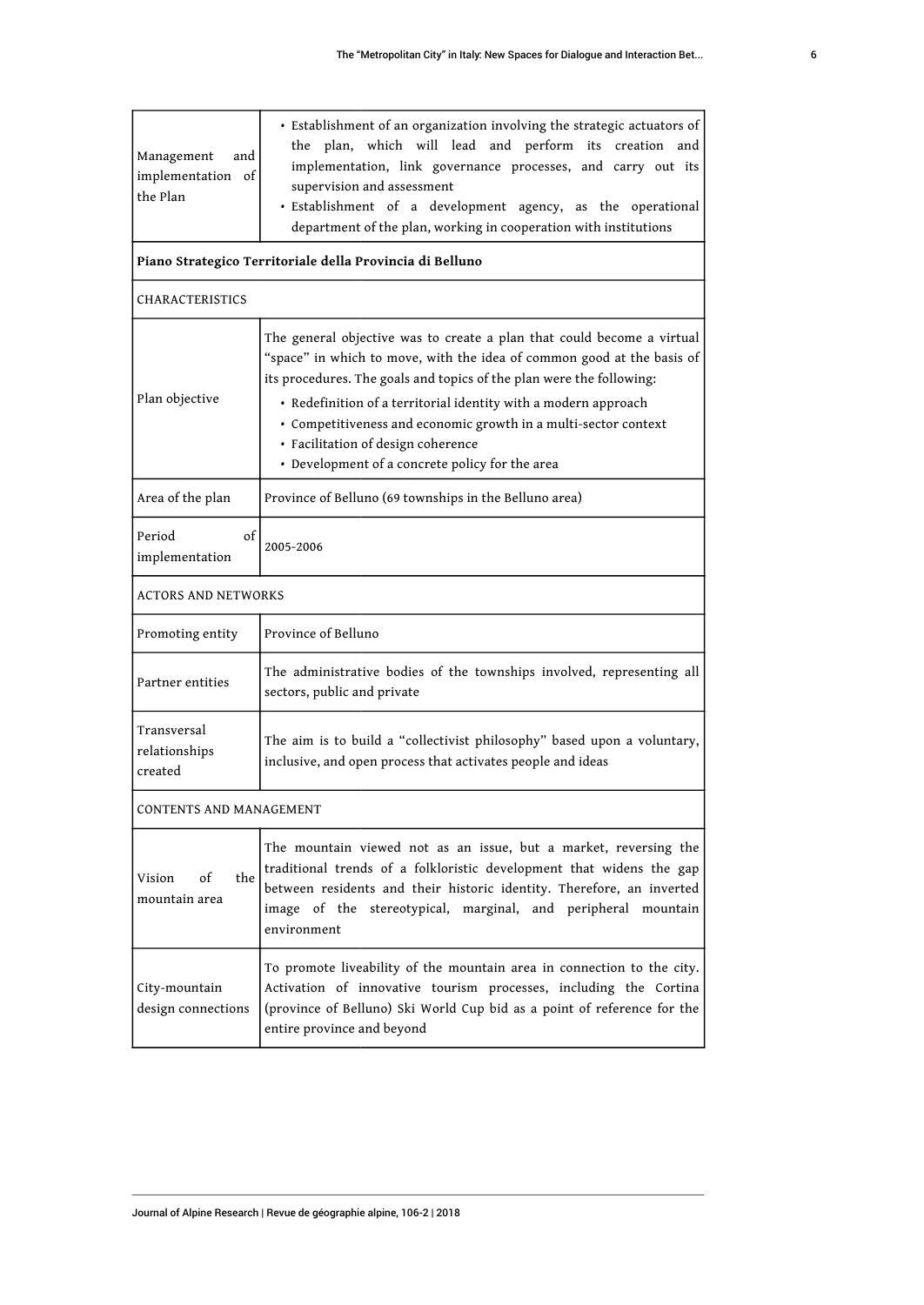| Management<br>and<br>implementation of<br>the Plan | the time. | A network-based process. 6 phases launched: data analysis; collection of<br>project proposals; definition of levers of change; definition of plan levels;<br>sharing of results; initial implementation actions.<br>The plan is strictly correlated to the Piano Territoriale di Coordinamento<br>provinciale (local plan for provincial coordination), still undeveloped at |  |  |
|----------------------------------------------------|-----------|------------------------------------------------------------------------------------------------------------------------------------------------------------------------------------------------------------------------------------------------------------------------------------------------------------------------------------------------------------------------------|--|--|
| Piano Strategico Metropolitano Bologna 2020        |           |                                                                                                                                                                                                                                                                                                                                                                              |  |  |
| OVERALL CHARACTERISTICS                            |           |                                                                                                                                                                                                                                                                                                                                                                              |  |  |
| Plan objective                                     |           | The Strategic Plan has the aim to identify concrete<br>directions and actions for the new Metropolitan City, in<br>a number of fields: innovation and development,<br>environment, urbanism and mobility, knowledge/<br>education/culture, well-being, and social cohesion                                                                                                   |  |  |
| Area of the plan                                   |           | Province of Bologna, currently the Metropolitan City of<br>Bologna                                                                                                                                                                                                                                                                                                           |  |  |
| Period of implementation                           |           | 2011-present                                                                                                                                                                                                                                                                                                                                                                 |  |  |
| ACTORS AND NETWORKS                                |           |                                                                                                                                                                                                                                                                                                                                                                              |  |  |
| Promoting entity                                   |           | regional<br>Emilia-Romagna<br>administration,<br>former<br>provincial administration (currently the Metropolitan<br>City administration) of Bologna, City of Bologna<br>administration                                                                                                                                                                                       |  |  |
| Partner entities                                   |           | The administration bodies of the townships involved;<br>other entities representing both public and private<br>sectors                                                                                                                                                                                                                                                       |  |  |
| Transversal relationships created                  |           | Debate sessions, workgroups, and rountables                                                                                                                                                                                                                                                                                                                                  |  |  |
| CONTENTS AND MANAGEMENT                            |           |                                                                                                                                                                                                                                                                                                                                                                              |  |  |
| Vision of the mountain area                        |           | Not directly outlined                                                                                                                                                                                                                                                                                                                                                        |  |  |
| City-mountain design connections                   |           | The Plan refers to Bologna and its metropolitan area in<br>general. The mountain is mentioned as a resource,<br>especially in the<br>scope of the environmental<br>sustainability scope of the Plan. The mountain area is<br>included, more in general, in the actions designed to<br>promote the "Bologna system" as a whole (see: tourism)                                 |  |  |
| Management and implementation of<br>the Plan       |           | An organization of entities acting as<br>strategic<br>implementers of the Plan will be created, as well as a<br>development agency as the as the operational<br>department of the Plan, working in cooperation with<br>institutions                                                                                                                                          |  |  |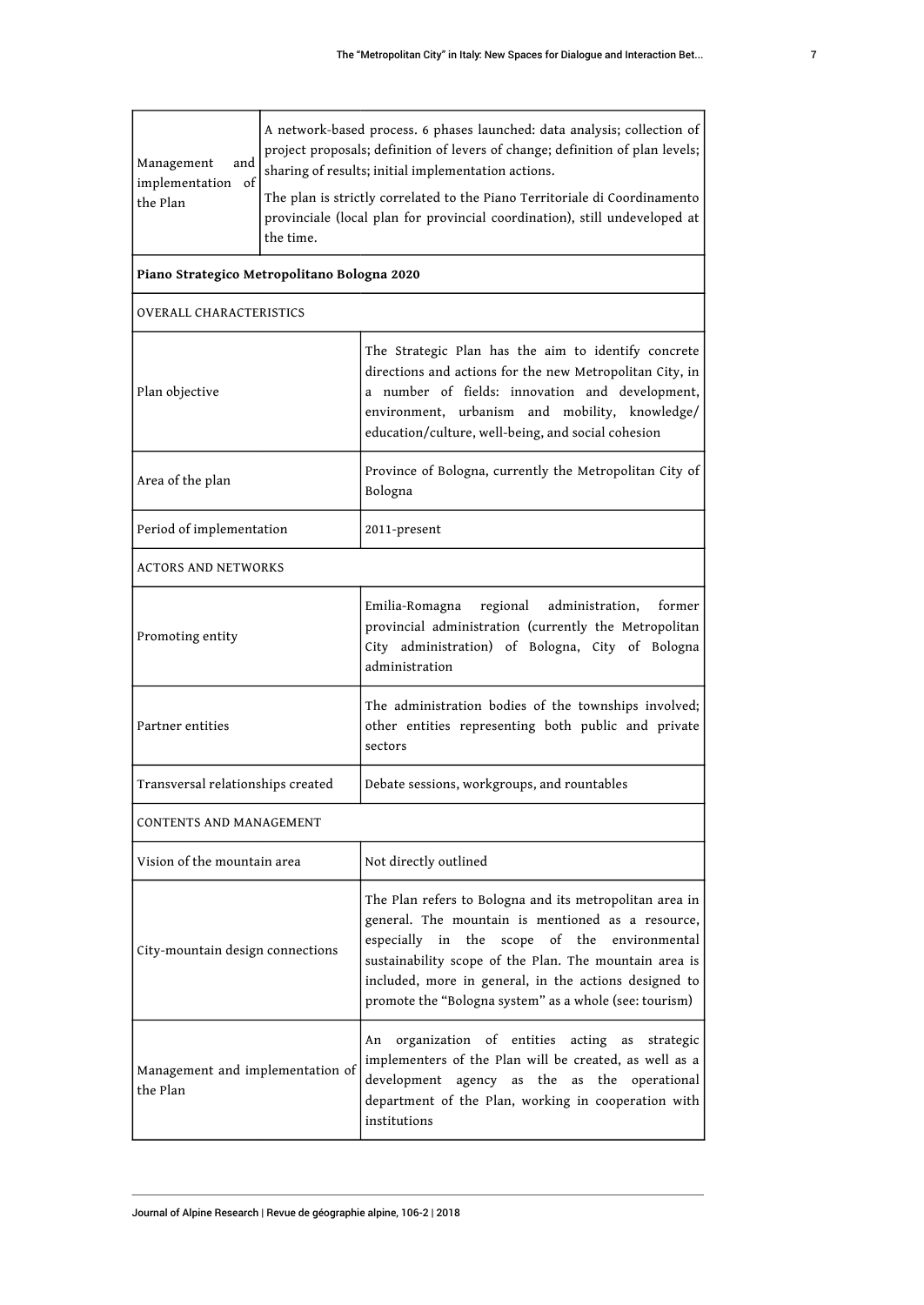- 16 As for the second category of initiatives, we have identified two significant experiences. Firstly, the initiative carried out by the Aosta Valley region, in which both the Strategic Plan for Aosta – which is built on a vision of the city's future strictly in relation to the surrounding *plaine* (valley) area – and the regional Strategic Plan, included in the "Quadro strategico regionale", a regional strategic framework, which was in turn included in the 2014-2020 Regional development policy.
- 17 The second experience identified is the Piano Strategico dei Comuni dell'Alto Canavese, a strategic plan for the Alpine upper Canavese area, within the Metropolitan City of Turin, involving: Carema, Settimo Vittone, Nomaglio, Borgofranco d'Ivrea, Lessolo, Andrate, Chiaverano, Montalto Dora. The Strategic Plan is currently being completed, and envisages an alternative form of development that has at its basis the distinguishing element of the landscape: terracing.
- 18 The analysis of these two experiences has revealed how the development process of the Plans is directed towards a discussion and a provision of a strategic indication of future perspectives. In particular, the first experience highlights a process of reconciliation between the parties (mountain and city) within a horizontal integration process that requires approval at an extra-local level. The second experience, on the other hand, is rather a vertical integration process, in which the parties (mountain and city) may only reach unison through discussion, also related to larger-scale plans and thus creating a pyramid structure; this system assists a continuous and coherent confrontation with the metropolitan context.

### The challenges of the Metropolitan City between the urban and mountain areas

- 19 The results of the analysis thus confirm that there no longer exists a net separation between a city culture and a mountain culture; the borderline instead becomes an occasion to share, systemize, and unite the territorial forms (urban-mountain), by building a "cooperation at the border" (Pasqui, 2003). The boundary is viewed no longer as a wall that includes or excludes, that assesses value and defines dependencies, but rather a weld line that facilitates a relationship between parties, with the individual customs and traditions as a starting point, a promotion of possible exchanges, and differences considered as an added value. As highlighted in recent debates held in France, we may perhaps speak of the metropolitan system as a "territorial ecosystem" (LABEX, 2017) in which to identify mutual dependencies, and in which to recognize the ability to innovate and experiment of the mountain areas, in order to call into question the past model of city-mountain relationship (Fourny, 2014). The research work performed has thus allowed the creation of a series of guidelines, which are a challenge for the newborn Metropolitan City, but at the same time important local issues that help to overcome the traditional city-mountain dichotomy and build the solidarity relationship demanded by the EU.
- <sup>20</sup>The first issue is the *change in local relationship types*. It refers to the fact that areas within the Metropolitan City necessarily shift from the symbiotic relationship typical of the urban/peri-urban (their functional descriptions) Alpine context to new relationship types based on "mutual benefit" (METREX, 2006). This requires, first of all, "better mutual understanding" and "capacity building" ability, by means of a process that re-positions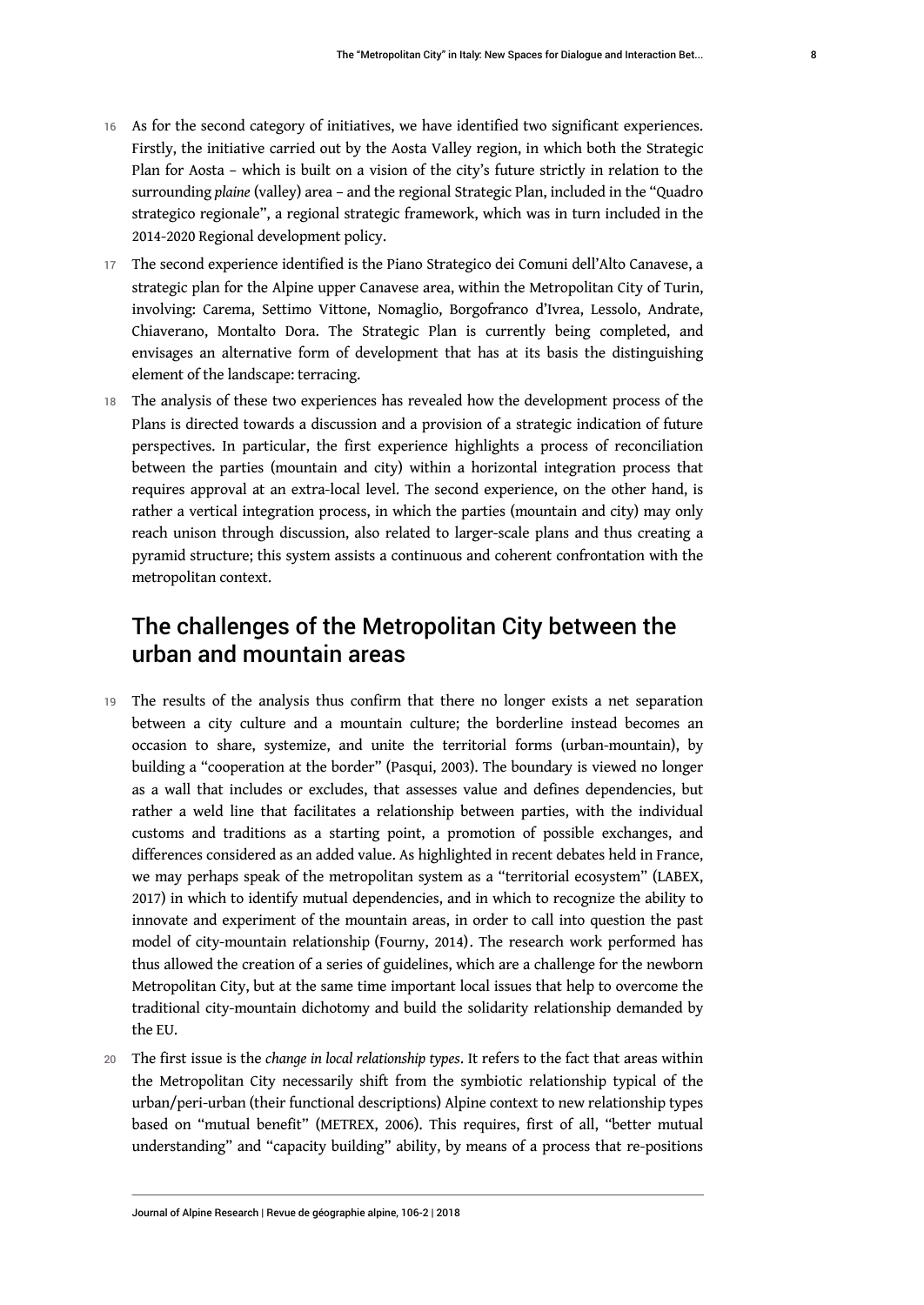local actors in a more balanced system compared to the current one. This change involves a number of aspects, at least in terms of recording the demands of residents, representation within the resource allocation centres, and spaces for independent project design that may be the driving force of mountain-city relationship development.

- <sup>21</sup>The second issue is *the need to plan a metropolitan-mountain area in which the idea of town centre and suburb is replaced by a strategic polycentric vision in which the urban environment and the mountain environment cooperate to achieve the stability and competitiveness of the system*. We are thus heading towards the idea of "urban bioregions" (Magnaghi and Fanfani, 2010) in which "the marginal and peripheral areas, the valley systems, and the deeply rooted areas that historically define the identity of urban systems regain centre stage, as they serve to guarantee a reorganization of mutual, and not hierarchical, relationships between urban and open agricultural-forest spaces, in order to create a new balance of ecosystems, energy, food, and functionality". The innovative mountain has invested on quality as its distinguishing element (an emblematic example of this are all the brands related to the alpine environment): has the city been able to truly take advantage of this? "Chambéry, a city in the department of Savoie (France) and the entry door to 3 large protected areas (the Massif des Bauges natural reserve, the La Chartreuse natural reserve, and the Vanoise national park), is a pioneer in this field. The city supports a number of projects by rural townships in order to prevent depopulation. In the autumn of 2006, Chambéry inaugurated the "Maison des Parcs et de la Montagne" (house of the parks and mountains), located in a central position and equipped with large spaces, in which the protected areas are presented in a modern exhibition" (CIPRA, 2007, pg. 227). This is an example of how the urban-mountain system is able to generate an added value in its own structure.
- <sup>22</sup>The third issue concerns *inter-territorial nature as a tool to build metropolitan identity*, namely an identity that sees individuals living more and more *between* territories rather than within them, as argued by Martin Vanier (2008). In this sense, the hypothesis of a "politicization" of networks – which involves the territories and helps build forms of alliance with a variable structure in terms of specific topics, or a form of multi-territory and multi-level cooperation (with multiple actors and topics) – lends itself to the metropolitan-mountain contexts. In these cases, on-site workshops are a very valuable tool to record the demands of residents. An example of such workshops is the Alpine Lab coordinated by CIPRA Italia in the upper Susa Valley (Corrado ed., 2015; Corrado, Pastorelli, eds. 2018): an interactive, multidimensional, transversal, and inclusive experience to create new knowledge-building spaces and present new interpretations of projects as well as self-designed projects within the metropolitan system and beyond. It is thus possible, along the lines of such inter-territorial nature, to devise new configurations in addition to strictly institutional ones, thus creating recognizable and proactive bonds, which facilitate sharing, cooperation, and cohesion with regard to different topics and issues.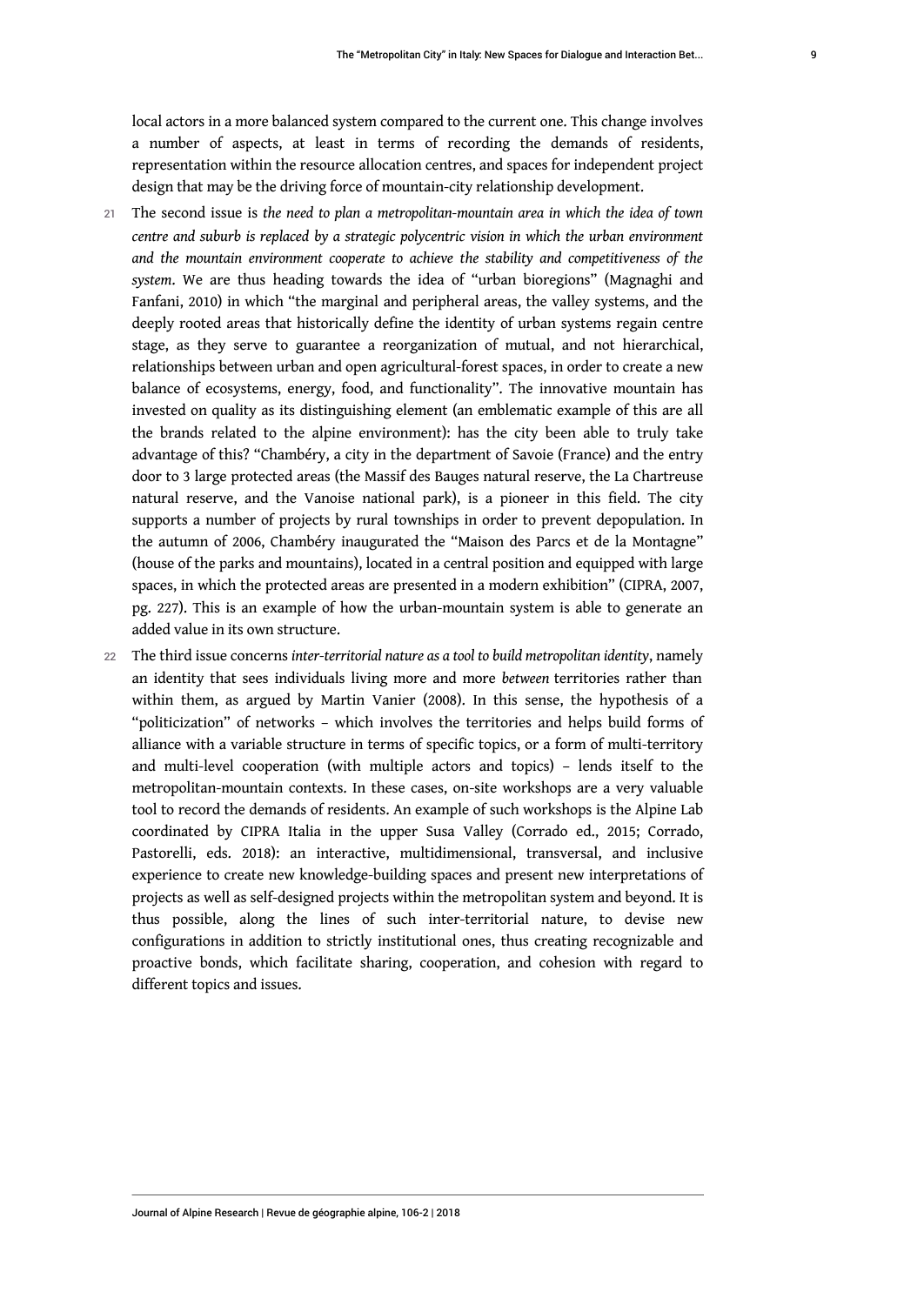#### BIBLIOGRAPHY

Beauregard R.A., 2012.– "In search of assemblages", in *CRIOS*, n. 2, pp. 9-16.

Bonomi A., 2009.– "La piattaforma alpina" in Borghi E. (a cura di)*, La sfida dei territori nella green economy*, Il Mulino, Bologna, pp. 131-147.

Bourdeau P., 2012.– "L'entre-deux Grenoble-Vercors: l'habitabilité croisée ville-montagne", in Mattiucci C. e De Marco R. (a cura di), *Territoires en débat*, ProfessionalDreamers, Trento.

CIPRA (a cura di) 2007.– *Noi Alpi! Uomini e donne costruiscono il futuro. Terzo rapporto sullo stato delle Alpi*, Vivalda editore, Torino.

Corrado F. (a cura di) (2015).– *Popolazione e cultura. Le Alpi di oggi*, Franco Angeli, Milano.

Corrado F., Pastorelli F., eds., 2018.– *The Alpine Lab. The experience carried on by CIPRA in the Susa Valley*, Il Graffio, Borgone Susa.

Fourny MC., 2014.– "Péripherique, forcément péripherique? La montagne au prisme de l'analyse géographique de l'innovation" in Attali M., Dalmasso A., Granet-Abisset A.M. (a cura di), *Innovation en territoire de montagne*, PUG, Grenoble.

LABEX 2015.– "La relation ville-montagne: un éco-système équitable?", sintesi del convegno tenutosi il 11/06/2015 a Chambery, disponibile online su

<http://www.labexitem.fr/projet/la-relation-ville-montagne-un-eco-systeme-equitable>(ultimo accesso il 04/04/2017).

Magnaghi A., Fanfani D. 2010.– *Patto città-campagna: un progetto di bioregione urbana per la Toscana centrale,* Alinea editrice, Firenze.

METREX (a cura di) 2006.– *Urban-rural relationships in metropolitan areas of influence, Ministry of Economics, Transport, Innovation*, City of Hamburg.

Pasqui G., 2013.– "Politiche dei confini: quali temi per il governo metropolitano?", in *Territorio*, n. 67, pp. 53-57.

Vanier M., 2008.– *Le pouvoir des territoires. Essai sur l'interritorialité*, Economica Anthropos.

#### NOTES

<span id="page-11-0"></span>**[1.](#page-4-0)** Article 1, paragraph 2 of Italian Law n° 56 issued on 7/04/14.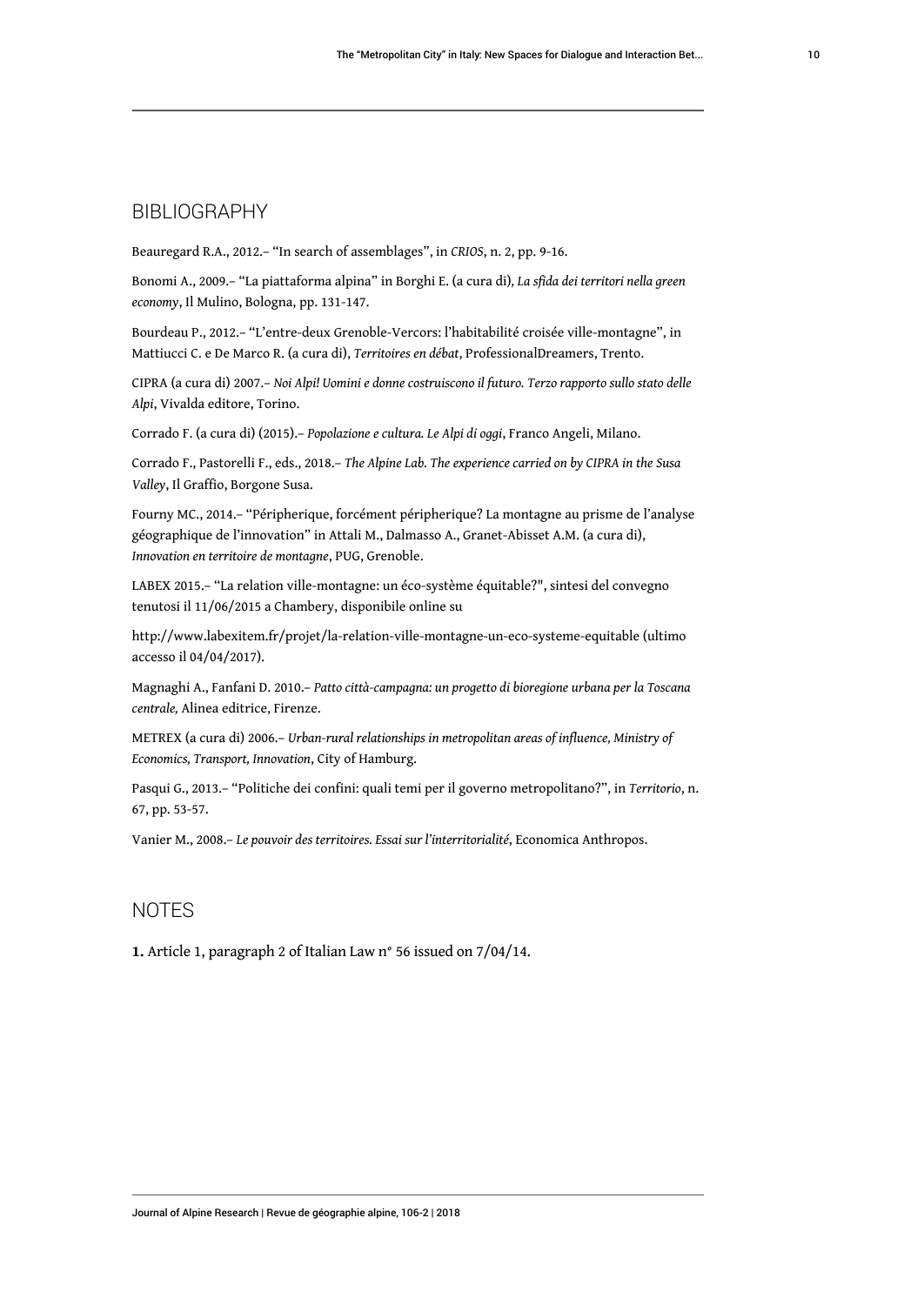#### ABSTRACTS

The mountain areas live a period of new dynamism, in which the connection with the urban context has an important role in terms of cultural redesign of values, physical and functional connections with the local areas and creation of urban-mountain interactions.

The article focuses on Italian mountain system, comprising experimentation and excellence, but even rupture and depopulation perspectives, in which the city and mountain are no longer simply the borders of an entre-deux ("between two", Bourdeau 2015) relationship.

The article taking into consideration the current direction of Metropolitan Cities, the newborn institutions established as an intermediate level in local governance. The new Metropolitan Cities were officially born in 2014, following the approval of Law n° 56 "Disposizioni sulle città metropolitane, sulle province, sulle unioni e fusioni di comuni" (Provisions concerning metropolitan cities, provinces, and unions/fusions between townships). Metropolitan Cities are defined as wide-scale local entities and they are institutional body with task of planning and local development government, in many cases regarding urban and mountain territories.

The article proposes a wide range of situations in which forms of strategic planning for the systemization of city-mountain relationships has been adopted. At first level, it has been considered Strategic plans that give formal indication about the exchange between urban and mountain areas. Three significant cases: the Piano Strategico della città e del territorio di Cuneo 2020 (2020 Strategic plan for the city of Cuneo and its surroundings mountain areas); the Piano Strategico territoriale della Provincia di Belluno (Strategic plan for the mountain-urban area of Belluno); and the Piano Strategico Metropolitano di Bologna 2020 (2020 Strategic plan for the metropolitan city of Bologna and its surroundings mountain area ).

At second level the analysis regards the initiatives carried out by the Aosta Valley region (the Strategic Plan for Aosta) and the experience of the "Piano Strategico dei Comuni dell'Alto Canavese" (Strategic Plan for the townships in the Alpine upper Canavese area, within the Metropolitan City of Turin). Wide areas in which the actors have experimented a strategic planning in order to create strong interactions between urban and mountain context through a process of local governance.

The results of the analysis permit to highlight some issues: the definition of mutual benefit between city and mountain context; the construction of a strategic polycentric vision inside the urban-mountain territories; concerns inter-territoriality as a tool to build metropolitan identity.

#### INDEX

**Keywords:** metropolitan city, urban-mountain interactions, metro-mountain governance